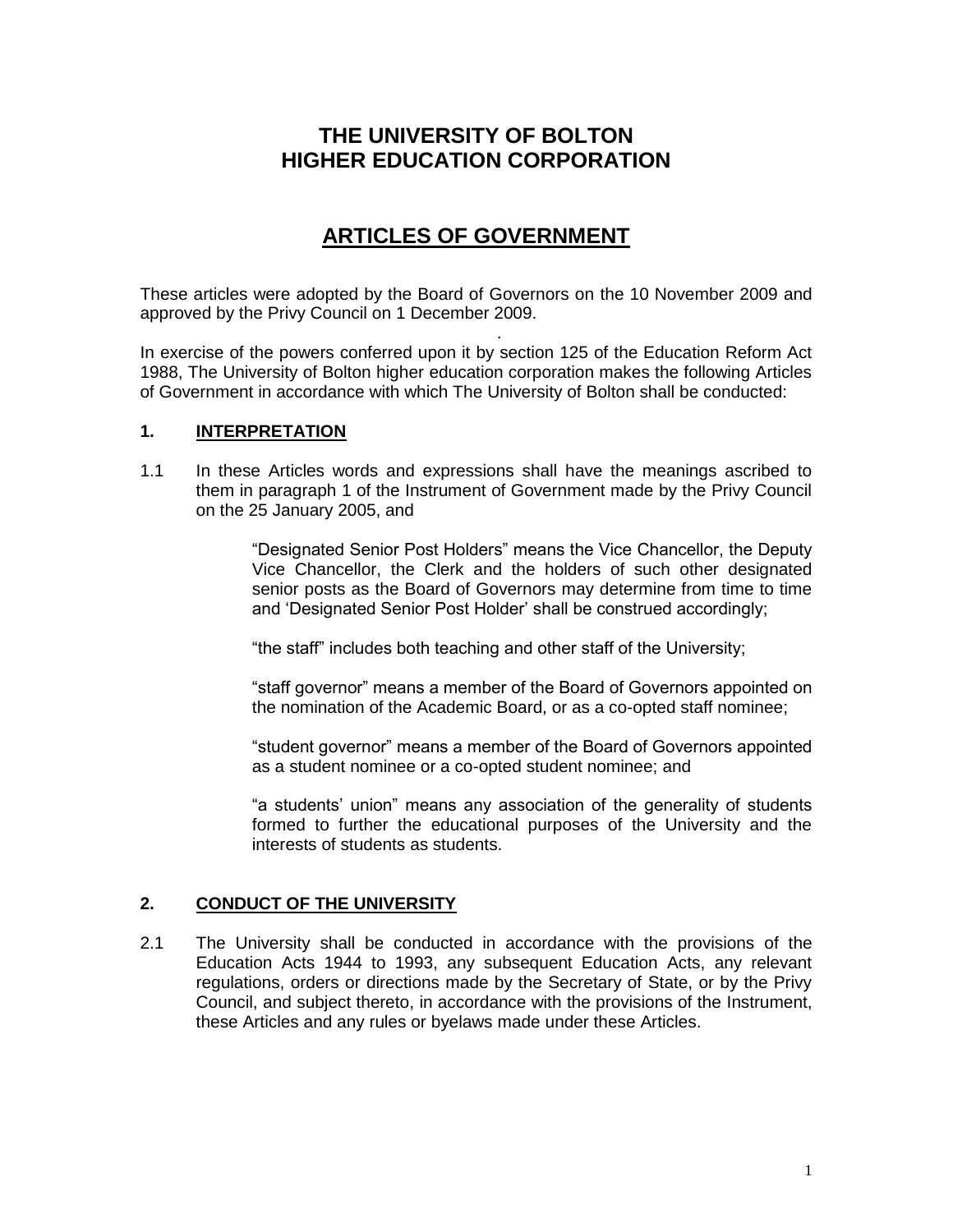#### **3. RESPONSIBILITIES OF BOARD OF GOVERNORS, VICE CHANCELLOR, AND ACADEMIC BOARD**

#### 3.1 **The Board of Governors**

The Board of Governors shall be responsible for:

- (a) the determination of the educational character and mission of the University and for oversight of its activities;
- (b) the effective and efficient use of resources, the solvency of the University and the Corporation and for safeguarding their assets;
- (c) approving annual estimates of income and expenditure;
- (d) the appointment, assignment, grading, appraisal, suspension, dismissal and determination of the pay and conditions of service of the Designated Senior Post Holders; and
- (e) setting a framework for the pay and conditions of service of all other staff.

#### 3.2 **The Vice Chancellor**

Subject to the responsibilities of the Board of Governors, the Vice Chancellor shall be the chief executive of the University, and shall be responsible for:

- (a) making proposals to the Board of Governors about the educational character and mission of the University and for implementing the decisions of the Board of Governors;
- (b) the organisation, direction and management of the University and leadership of the staff;
- (c) the appointment, assignment, grading, appraisal, suspension, dismissal, and determination – within the framework set by the Board of Governors – of the pay and conditions of service of staff other than the Designated Senior Post Holders;
- (d) the determination, after consultation with the Academic Board, of the University"s academic activities, and for the determination of its other activities;
- (e) preparing annual estimates of income and expenditure, for consideration by the Board of Governors, and for the management of budget and resources, within the estimates approved by the Board of Governors; and
- (f) the maintenance of student discipline and, within the rules and procedures provided for within these Articles, for the suspension or expulsion of students on disciplinary grounds and for implementing decisions to expel students for academic reasons.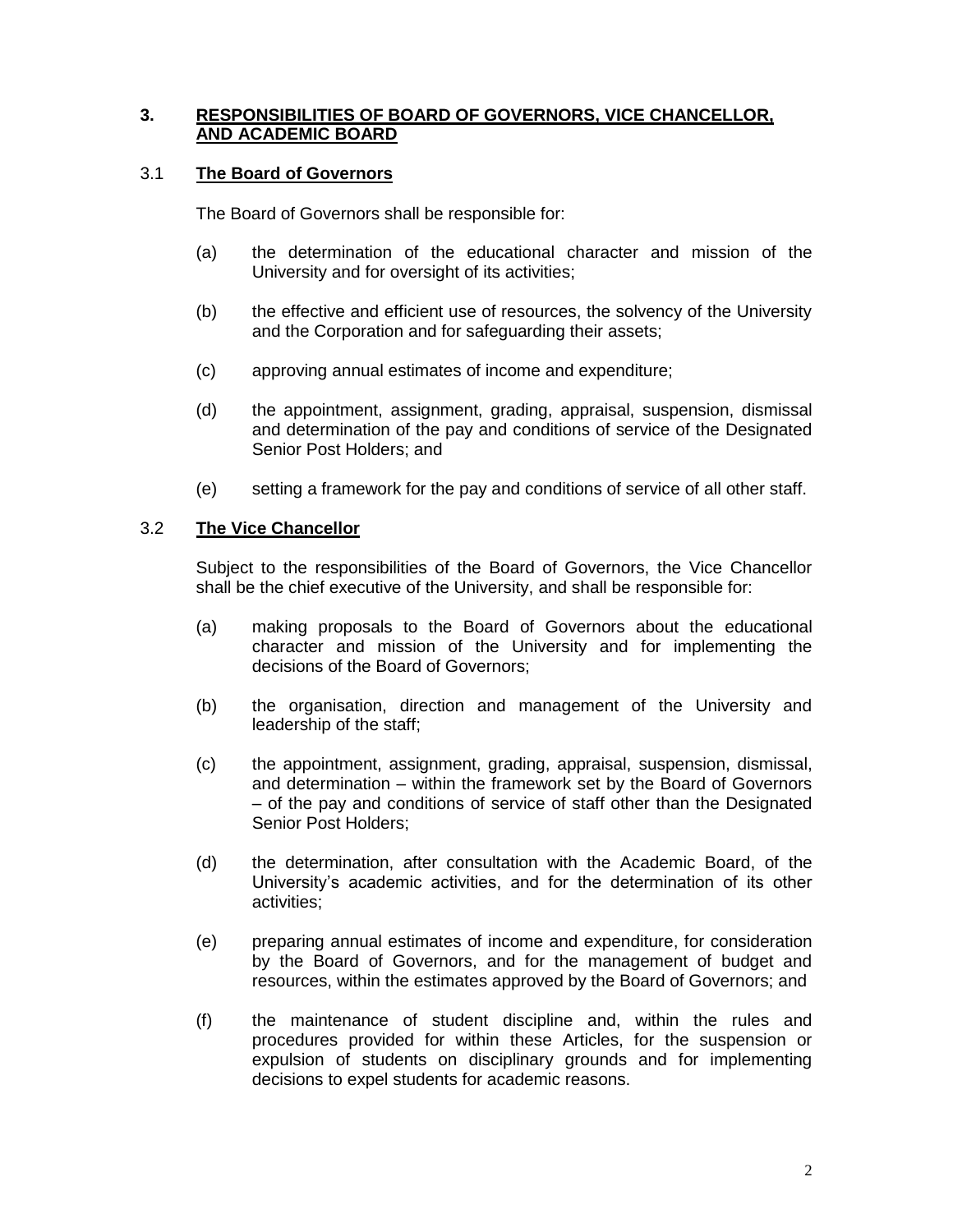# 3.3 **The Academic Board**

Subject to the provisions of these Articles, to the overall responsibility of the Board of Governors, and to the responsibilities of the Vice Chancellor , the Academic Board shall be responsible for:

- (a) general issues relating to the research, scholarship, teaching and courses at the University, including criteria for the admission of students; the appointment and removal of internal and external examiners; policies and procedures for assessment and examination of the academic performance of students; the content of the curriculum; academic standards and the validation and review of courses; the procedures for the award of qualifications and honorary academic titles; and the procedures for the expulsion of students for academic reasons. Such responsibilities shall be subject to the requirements of validating and accrediting bodies;
- (b) considering the development of the academic activities of the University and the resources needed to support them and for advising the Vice Chancellor and the Board of Governors thereon; and
- (c) advising on such other matters as the Board of Governors or the Vice Chancellor may refer to the Academic Board.
- 3.4 The Academic Board may establish such committees as it considers necessary to enable it to carry out its responsibilities provided that each establishment is first approved by the Vice Chancellor and Board of Governors. The number of members of any such committee and the terms on which they are to hold and vacate office shall be determined by the Academic Board.

# **4. ACADEMIC BOARD**

- 4.1 There shall be an Academic Board of no more than 30 members, comprising the Vice Chancellor (who shall be Chair) and such other numbers of staff and students as may from time to time be approved by the Board of Governors. The Vice Chancellor may nominate a Deputy Chair from among the members of the Academic Board to take the chair in his/her place. The period of appointment of members and the selection or election arrangements shall be subject to the approval of the Board of Governors.
- 4.2 With a total membership of 30, the Board shall comprise:-
	- (a) The Vice Chancellor : 1
	- (b) Pro Vice Chancellors, Heads of Academic Departments and Academic Support Departments:15
	- (c) Other members of the permanent teaching staff: 10
	- (d) Other permanent staff: 2
	- (e) Students: 2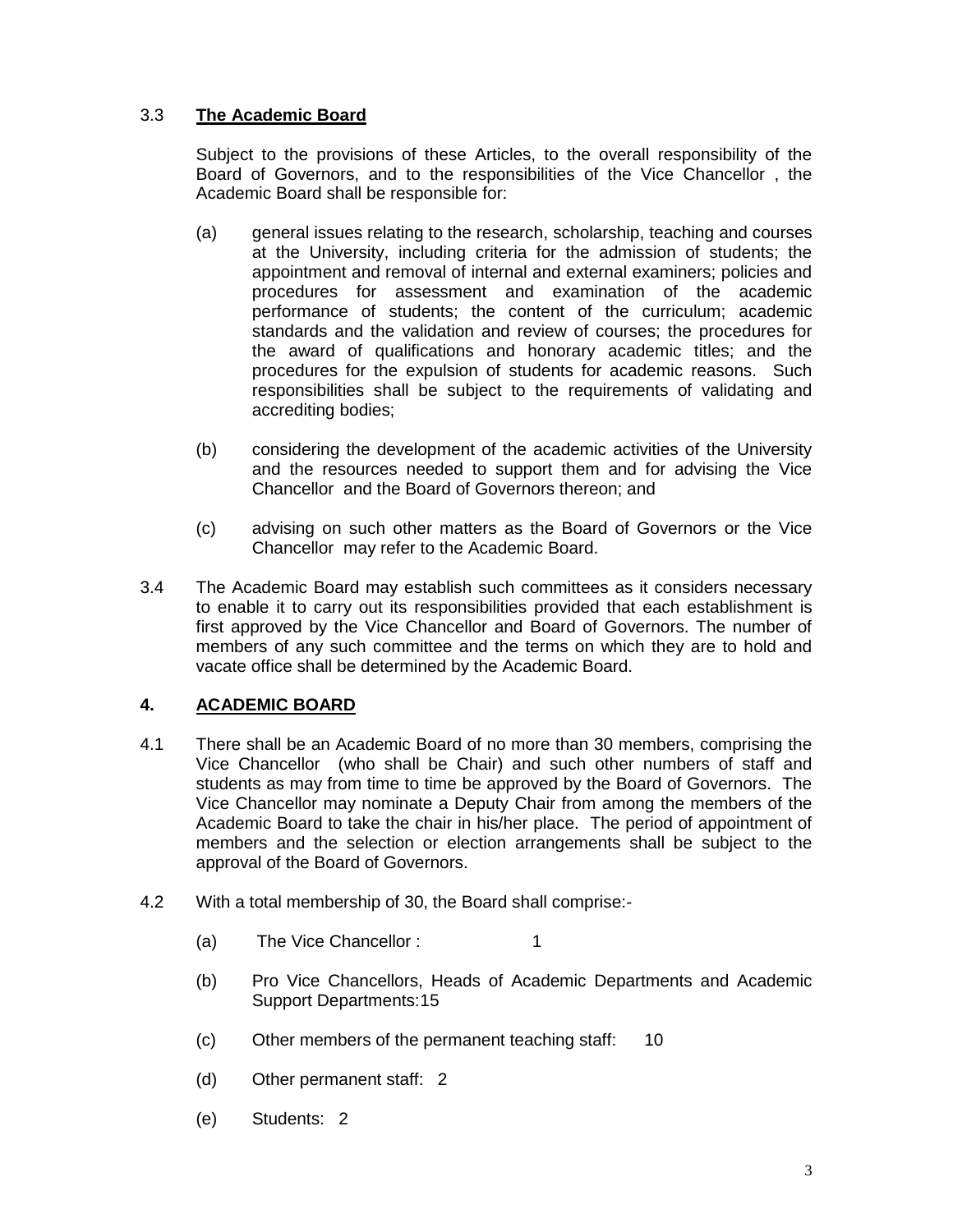In the event of the membership being at any time below 30, the proportion of staff in paragraph 4.2(b) shall not be less than half.

# **5. DELEGATION OF FUNCTIONS AND COMMITTEES**

- 5.1 Subject to the following provisions of this Article, the Board of Governors may establish committees for any purpose or function, other than those assigned elsewhere in these Articles to the Vice Chancellor or to the Academic Board, and may delegate powers to such committees or to the Chair of the Board of Governors or to the Vice Chancellor. The Chair of the Board of Governors shall be, ex officio, a member of all committees of the Board of Governors with the exception of the Audit Committee.
- 5.2 The Board of Governors shall establish a committee or committees to determine or advise on such matters relating to employment policy or finance as the Board of Governors may remit to them. The members of the committee or committees shall be drawn from the Board of Governors other than staff or student governors.
- 5.3 The Board of Governors shall not, however, delegate the following:
	- the determination of the educational character and mission of the University;
	- the approval of the annual estimates of income and expenditure;
	- ensuring the solvency of the University and the Corporation and the safeguarding of their assets;
	- the appointment or dismissal of the Vice Chancellor and/or the Clerk; or
	- the varying or revoking of these Articles.
- 5.4 The Vice Chancellor may delegate his/her power pursuant to these Articles to suspend any member of staff other than a Designated Senior Post Holder to an appointed nominee providing his/her appointed nominee is a Designated Senior Post Holder or a member of the Executive Board.
- 5.5 The Vice Chancellor may delegate his/her power pursuant to these Articles to dismiss any member of staff other than a Designated Senior Post Holder to an appointed nominee providing his/her appointed nominee is a Designated Senior Post Holder.

## **6. APPOINTMENT OF CLERK TO THE BOARD OF GOVERNORS**

6.1 The Board of Governors shall appoint a Clerk to act as secretary to the Board of Governors.

# **7. PROCEDURES FOR MEETINGS**

7.1 The Quorum for meetings of the Board of Governors shall be nine of whom five shall be independent members. If a meeting is quorate, but less than half the members present are independent members, a majority of the independent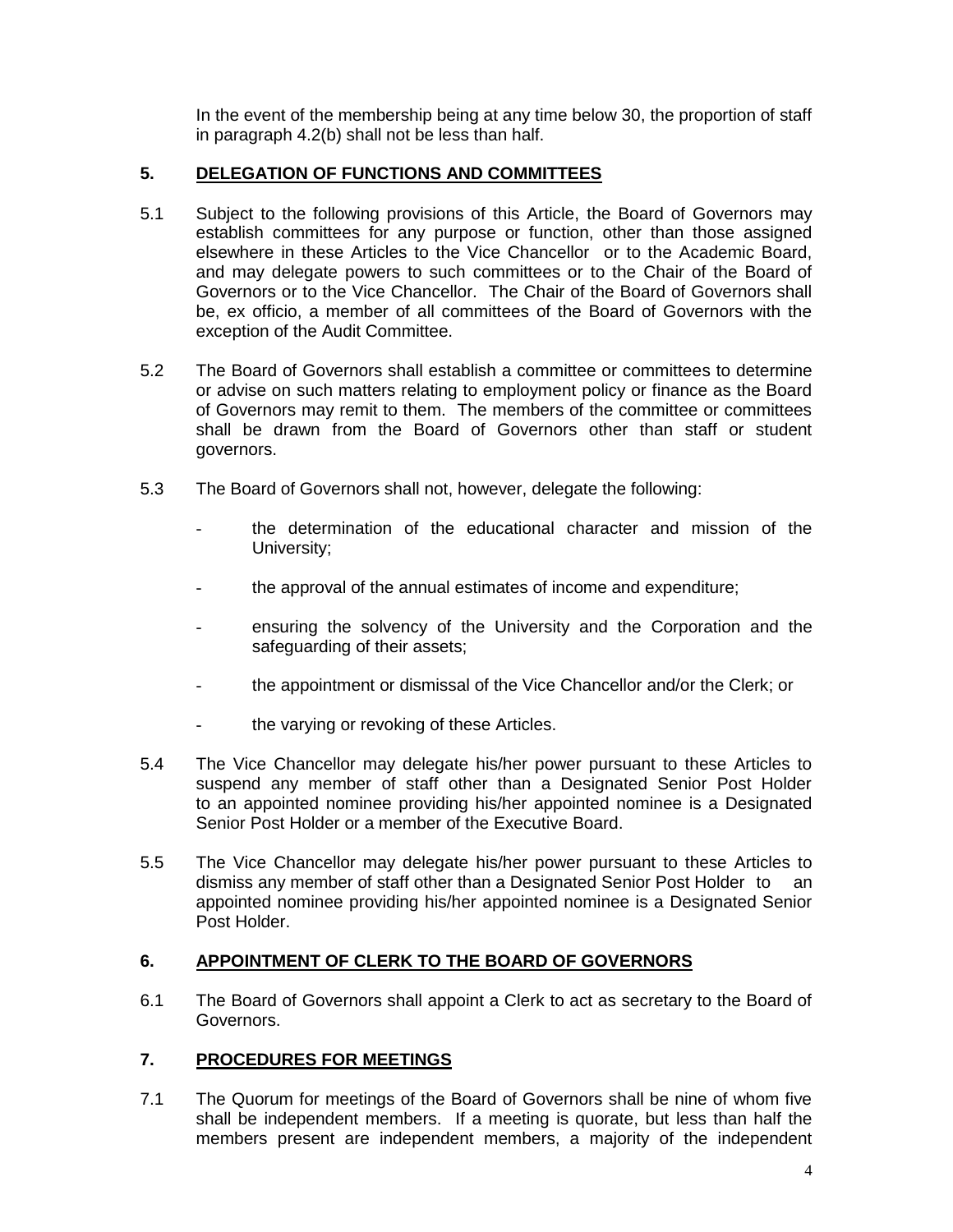members present shall be able to require that a decision be deferred to the next meeting. No decision shall be deferred more than once under this provision.

- 7.2 Members of the Board of Governors shall not be bound in their speaking and voting by mandates given to them by other bodies or persons, except where acting as a proxy for another member.
- 7.3 The quorum for meetings of the Academic Board may be fixed by the Academic Board and unless so fixed at any other number shall be ten.
- 7.4 The quorum of Committees of the Board of Governors and the Academic Board shall be stated at the time of determining the composition and terms of reference of such Committees.
- 7.5 If at any such meeting as is referred to in any of the above provisions of this Article the relevant quorum is not present within fifteen minutes from the time appointed for the meeting, or if at any meeting, the business to be transacted is not completed, or if during a meeting such a quorum ceases to be present, the meeting shall stand adjourned to such time and place as the Chair may determine, having regard to the wishes of those present.

#### **Chair and Deputy Chair**

- 7.6 In the case only of the Board of Governors (in this Article referred to as "the Board"), the members shall, at the first meeting of the Board, and in every second year thereafter, elect a Chair and a Deputy Chair from among their number to be Chair and Deputy Chair of the Board of Governors and shall at any meeting from which both are absent, elect from among their number a person to take the chair during such absence: PROVIDED THAT a member of the Board of Governors who is employed at the University or who is a student of the University shall not be eligible for appointment as Chair or Deputy Chair of the Board of Governors.
- 7.7 On the establishment of a Committee by the Board of Governors or the Academic Board pursuant to the provisions of these Articles, the members of that Committee may appoint one of their own number to act as its Chair. Appointments shall be made at least annually and shall be subject to the confirmation of the Board.
- 7.8 In the event of a vacancy in the office of Chair or Deputy Chair of the Board of Governors, the Board of Governors shall as soon as possible elect a new Chair or Deputy Chair to hold office for the unexpired term of office of the Chair or Deputy Chair in whose place he or she is appointed.
- 7.9 At all meetings where there is an equal division of votes the Chair of the meeting shall have a second or casting vote.

## **Convening and Conduct of Meetings**

7.10 The Board of Governors shall meet at least four times a year on such dates as may be agreed by the Board of Governors (such a meeting being referred to below as an ordinary meeting).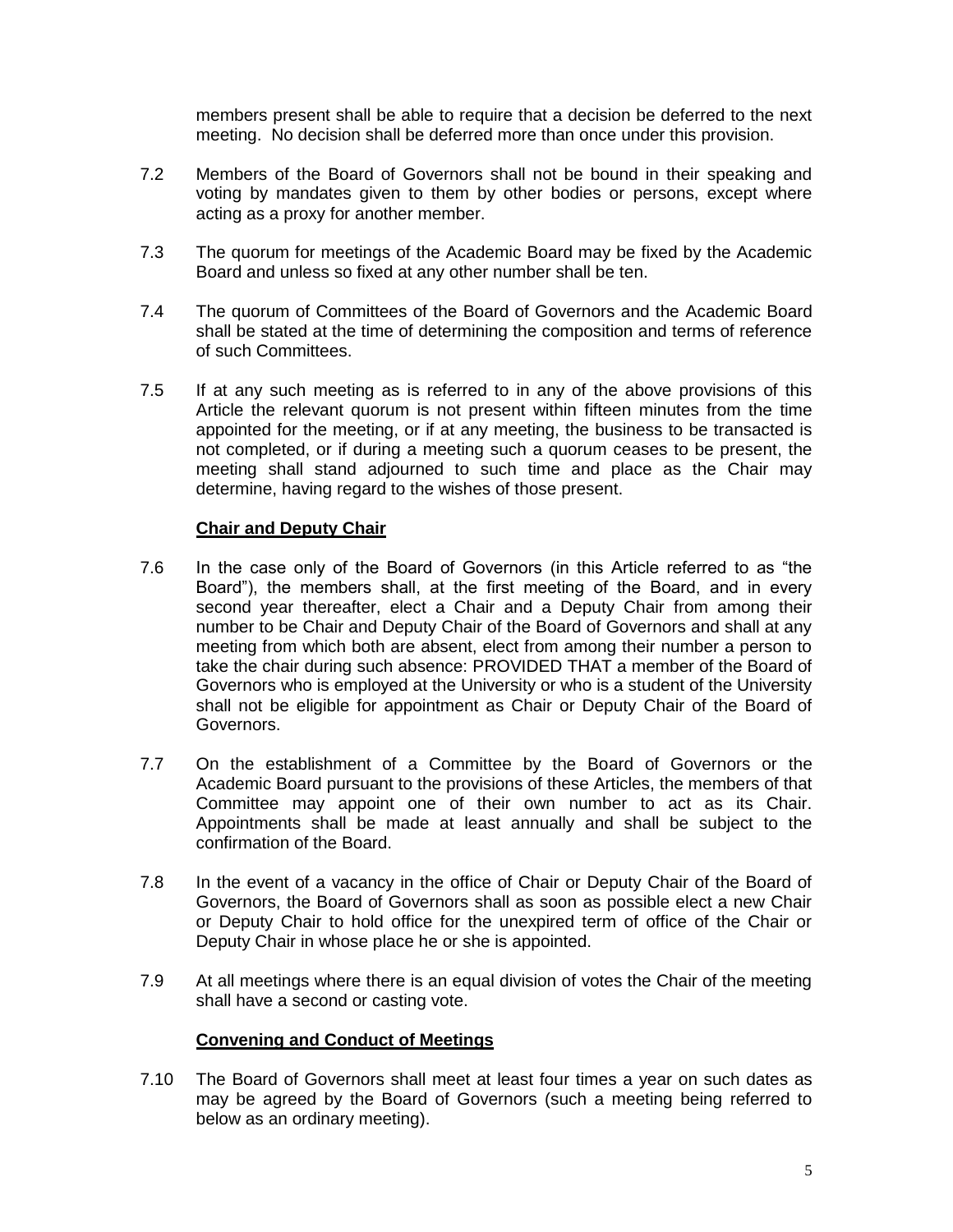- 7.11 At least seven clear days before an ordinary meeting of the Board of Governors a notice to attend the meeting, specifying the business proposed to be transacted thereat ("the Agenda"), and signed by the Clerk to the Board of Governors, shall be sent to the address which shall have been notified by each member to the Clerk to the Board of Governors for this purpose.
- 7.12 In no circumstances shall any member of the Board of Governors, any Committee of the Board of Governors or of the Corporation be entitled to appoint a proxy to attend or vote at any meeting.
- 7.13 A special meeting of the Board of Governors may at any time be summoned by the Chair of the Board of Governors or by any five Governors in writing, addressed to the Clerk to the Board of Governors.
- 7.14 Notice of any such meeting shall be issued by the Clerk to the Board of Governors and the meeting shall be held not later than fourteen days after his or her receipt of the summons. At least five days notice in writing of the business proposed to be transacted shall be sent to the address indicated by individual Governors for this purpose.
- 7.15 Failure to given any notice required to be given by these Articles or under the Education Reform Act 1988, or any defect in any notice shall affect neither the validity of the proceedings of any meeting nor any decision reached thereat.
- 7.16 There shall be a Secretary to the Academic Board who shall be appointed by the Vice Chancellor .
- 7.17 The Academic Board shall meet at least three times a year on such dates as may be agreed by the Academic Board (such a meeting being referred to below as an Ordinary Meeting).
- 7.18 At least seven clear days before an Ordinary Meeting of the Academic Board, a notice to attend such meeting specifying the business to be transacted thereat ("the Agenda") and signed by the Secretary to the Academic Board, shall be sent to the address which shall have been notified by each member of the Academic Board to the Secretary to the Academic Board for this purpose.
- 7.19 An extraordinary meeting of the Academic Board may at any time be summoned by the Vice Chancellor. Notice of any such meeting shall be issued by the Secretary to the Academic Board. At least five clear days' notice in writing of the business to be transacted thereat ("the Agenda") shall be sent to the address referred to in Article 7.17 above.
- 7.20 On the establishment of a Committee by the Academic Board or the Board of Governors pursuant to the provisions of these Articles, the Academic Board or the Board of Governors (as the case may be) may provide for the convening and conduct of the meetings of such Committee subject to the provisions of Article 7.7.
- 7.21 Subject to the provisions of paragraph 9 of Schedule 7 to the Education Reform Act 1988, a measure put to the vote of any meeting shall be decided on a show of hands and by a simple majority of those present unless a meeting decides upon a secret ballot. A decision on whether to hold a secret ballot, will be taken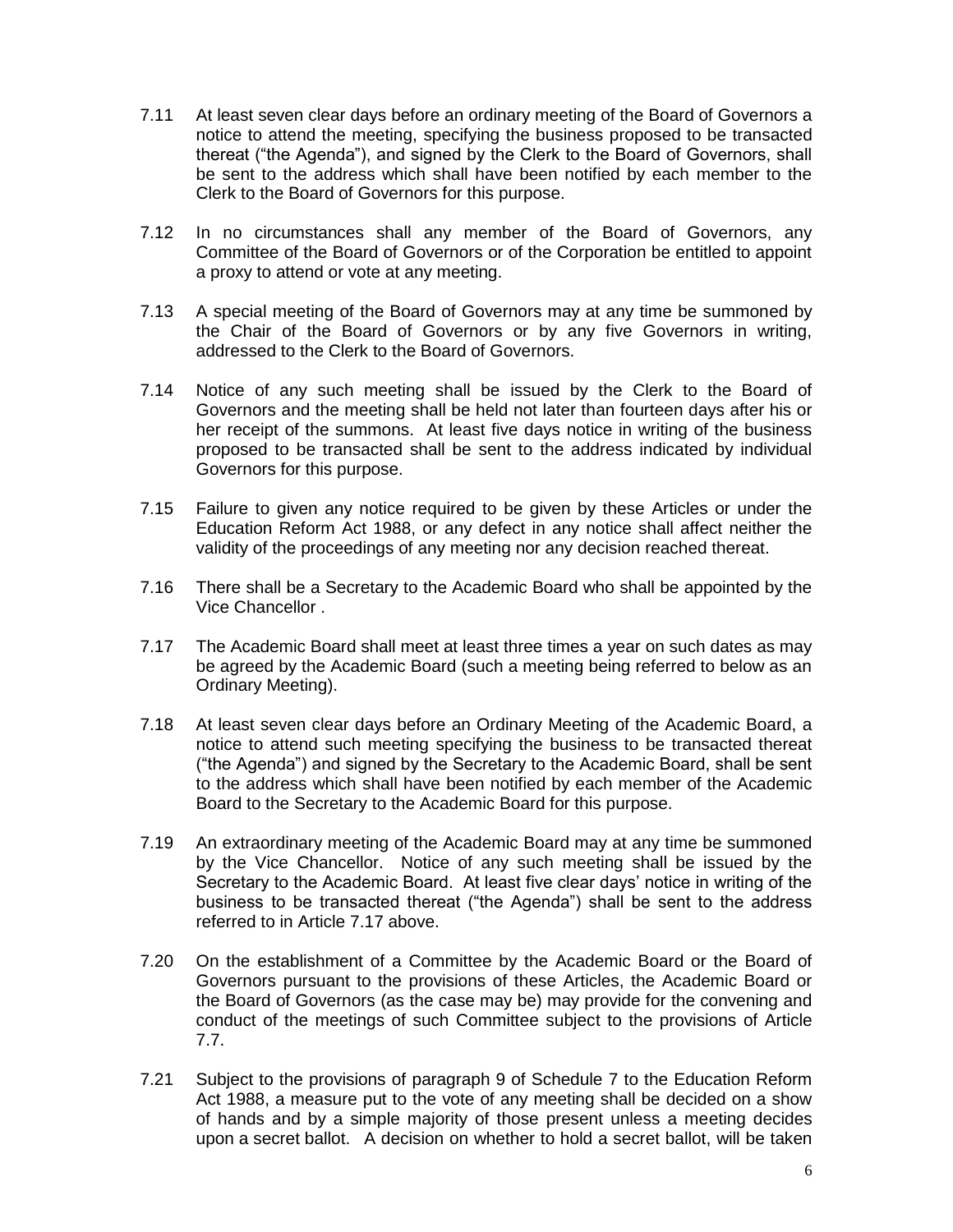on a show of hands and be decided by a simple majority of those present. Subject to the provisions of paragraph 9, schedule 7, as aforesaid, the outcome of a secret ballot will also be decided by a simple majority of those present.

#### **Withdrawal from the Meeting**

- 7.22 At any meeting of the Board of Governors or Committee of the Board at which consideration is to be given to the appointment, promotion, suspension, dismissal or retirement to or from any post at the University, any member who is a student of the University or an employee of the University may be required by resolution of the other members of the Board or Committee to withdraw from the meeting while such consideration is being given unless the employee's post is senior to the post under discussion.
- 7.23 At any meeting of the Board of Governors or Committee of the Board at which consideration is to be given to matters relating to a named student, any member who is a student governor may be required by resolution of the other members of the Board or Committee to withdraw from the meeting while such consideration is being given.

## **Interest**

7.24 If a member of the Board has any pecuniary, family or other interest, direct or indirect, in any contract or other matter relating to the University, and is present at a meeting at which the contract or other matter is the subject of consideration, he or she shall at the commencement of the meeting disclose the fact and shall not take part in the consideration or vote with respect to the contract or other matter. An employee of the University shall not be deemed to have such an interest solely by virtue of his or her remuneration for his or her employment unless his or her contract of employment, in particular, or the contracts of employment of the members of staff of the University is or are under consideration.

## **Membership**

- 7.25 Subject to the provision of the Instrument of Government, the Corporation shall arrange for the appointment of members of the Board of Governors. Where meetings are to consider appointments, notice of this shall be stated in the agenda for the meeting, together with a statement of the rules governing such appointment.
- 7.26 Where the independent members are the Appointing Authority, they shall be called as a Committee to exercise this function; they shall elect a Chair for the meeting. At least seven clear days before the meeting of such a Committee, a notice to attend such meeting, specifying the business proposed to be transacted thereat ("the Agenda"), and signed by the Clerk to the Governors, shall be sent to the address which shall have been notified by each such member to the Clerk for this purpose. The quorum of such Committee shall be a number representing not less than half of the number of independent members, from time to time.
- 7.27 Where a Governor ceases to be eligible to hold office, the Board of Governors shall, by notice in writing to that member, remove him or her from office. The Clerk shall arrange for the filling of any casual vacancy as soon as possible.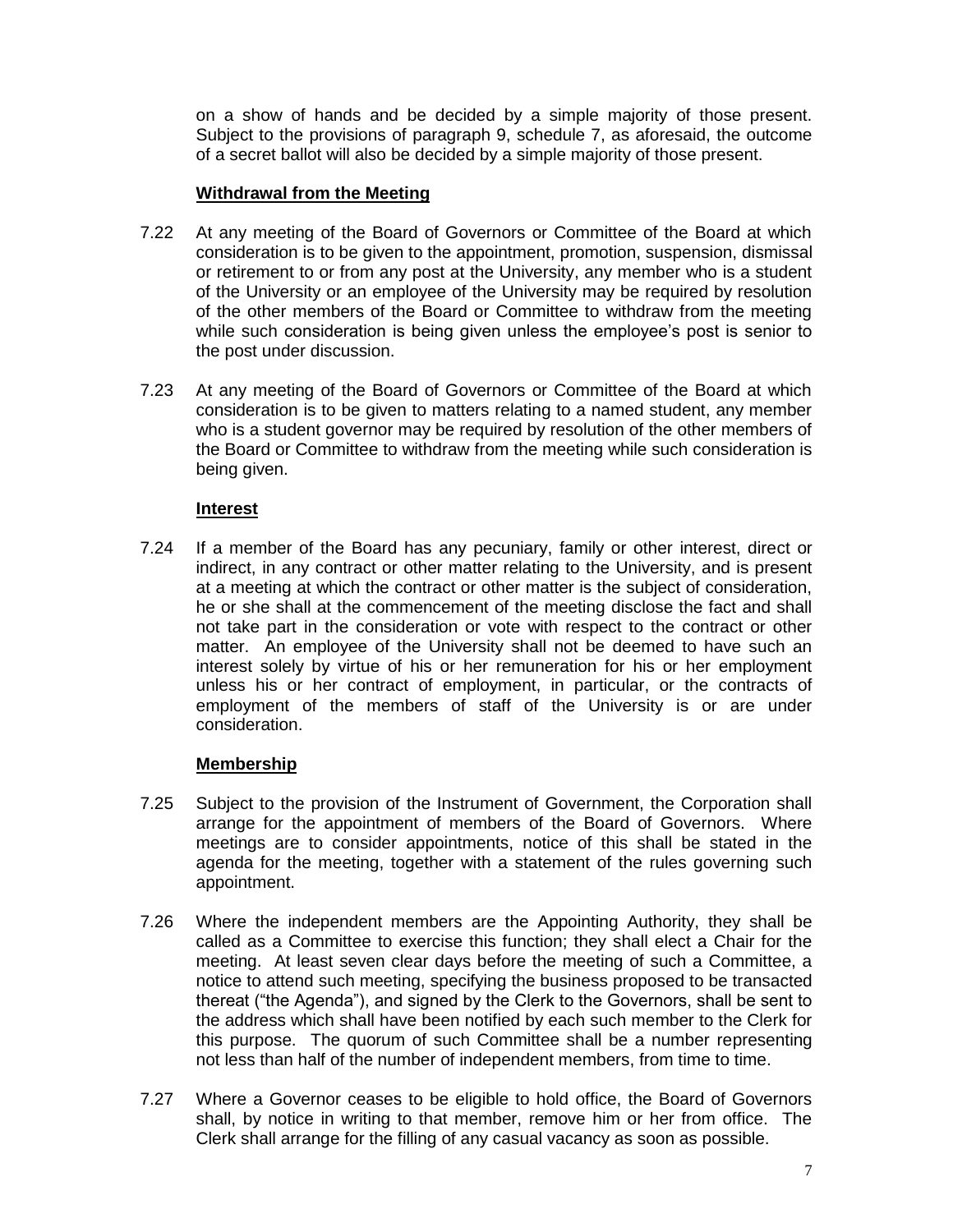- 7.28 Any member may be re-appointed provided he or she remains qualified for appointment.
- 7.29 The proceedings of the Governors shall not be invalidated by any vacancy in their number of by any defect in the election, appointment or qualification of any Governor.
- 7.30 Those appointed to fill casual vacancies shall hold office for the unexpired term of the member in whose place he or she is appointed.

#### **Minutes**

7.31 The Chair of the Board of Governors and of the Academic Board and any Committee shall cause minutes of all meetings to be prepared and available for inspection in accordance with Article 7.31. In particular, the minutes of each meeting of the Academic Board shall be presented to the Board of Governors by the Vice Chancellor.

#### **Publication of Papers**

- 7.32 In relation only to the Board of Governors and to any committee of the Board of Governors, except where material relates to named members of staff or students or prospective members of staff or students, or to matters which the Board or any Committee thereof, as appropriate, are satisfied should be dealt with on a confidential basis, the following shall be lodged in University libraries for inspection:
	- the Agenda;
	- draft minutes, if they have been approved by the Chair of the meeting;
	- signed minutes (if significantly different from the draft);
	- reports or papers considered at meetings.

## **8. APPOINTMENT AND PROMOTION OF STAFF**

- 8.1 Each member of staff shall serve under a contract of employment with the Corporation.
- 8.2 Upon the occurrence of a vacancy or expected vacancy for the post of Vice Chancellor, the post shall be advertised nationally.
- 8.3 Rules and procedures for the appointment and promotion of all other staff will be decided by the Board of Governors, on the basis of recommendations of the Vice Chancellor.

#### **9. THE CHANCELLOR AND PRO-CHANCELLOR**

9.1 The Board of Governors may appoint a Chancellor for a term or terms and under such conditions as may be determined by the Board of Governors.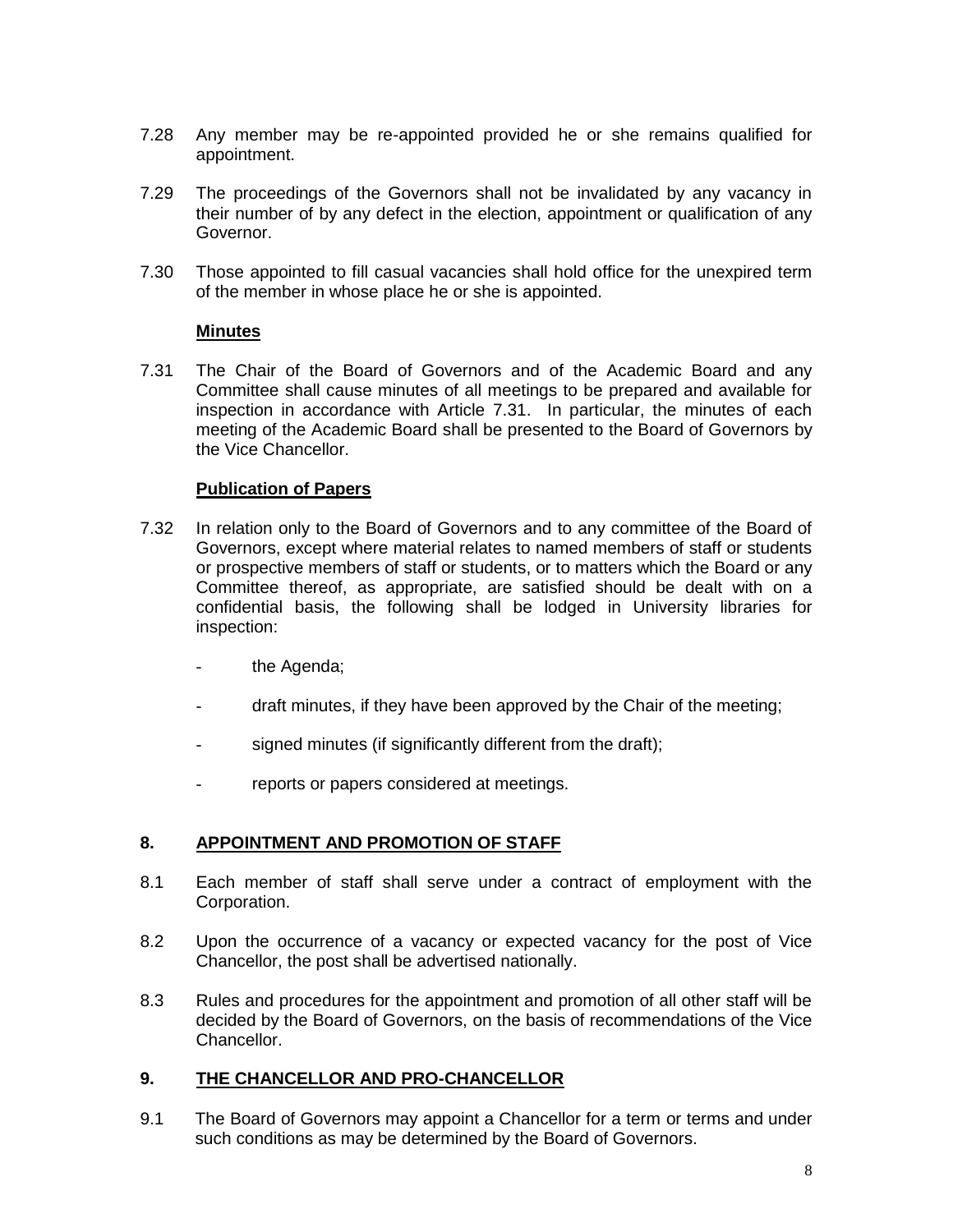9.2 The Board of Governors may appoint one or more Pro-Chancellors for a term or terms and under such conditions as may be determined by the Board of Governors.

## **10. STAFF TERMS AND CONDITIONS**

- 10.1 After appropriate consultation with the staff, the Board of Governors shall make rules, compliant with prevailing employment legislation, to govern the:
	- (a) appointment of staff;
	- (b) conduct of staff;
	- (c) suspension and dismissal of staff; and

(d) grievance procedures according to which staff may seek redress of any grievances relating to their employment.

These rules shall differentiate as necessary between Designated Senior Post Holders, including the Vice Chancellor, and other staff of the University.

10.2 In making rules under Article 10.1, the Board of Governors shall have regard to the need to ensure that academic staff have freedom within the law to question and test received wisdom, and to put forward new ideas and controversial or unpopular opinions, without placing themselves in jeopardy or losing their jobs or any privileges they may have at the University.

## **11. STUDENTS**

- 11.1 A students" union shall conduct and manage its own affairs and funds in accordance with a constitution approved by the Board of Governors and shall present audited accounts annually to the Board of Governors. No amendment to or rescission of that constitution, in part or in whole, shall be valid unless and until approved by the Board of Governors.
- 11.2 The Board of Governors, after consultation with the Academic Board and representatives of the students, shall make rules with respect to the conduct of students, including procedures for suspension and expulsion.
- 11.3 In exercise of the responsibilities under Article 3.3(a), the Academic Board, after consultation with the Board of Governors and representatives of the students, shall determine procedures for the expulsion of a student for an unsatisfactory standard of work or other academic reasons.

# **12. FINANCIAL MATTERS**

## **Fees**

12.1 The Board of Governors shall determine the tuition and other fees payable to the University (subject to any terms and conditions attached to grants, loans or other payments paid or made by the appropriate Higher Education Funding Council).